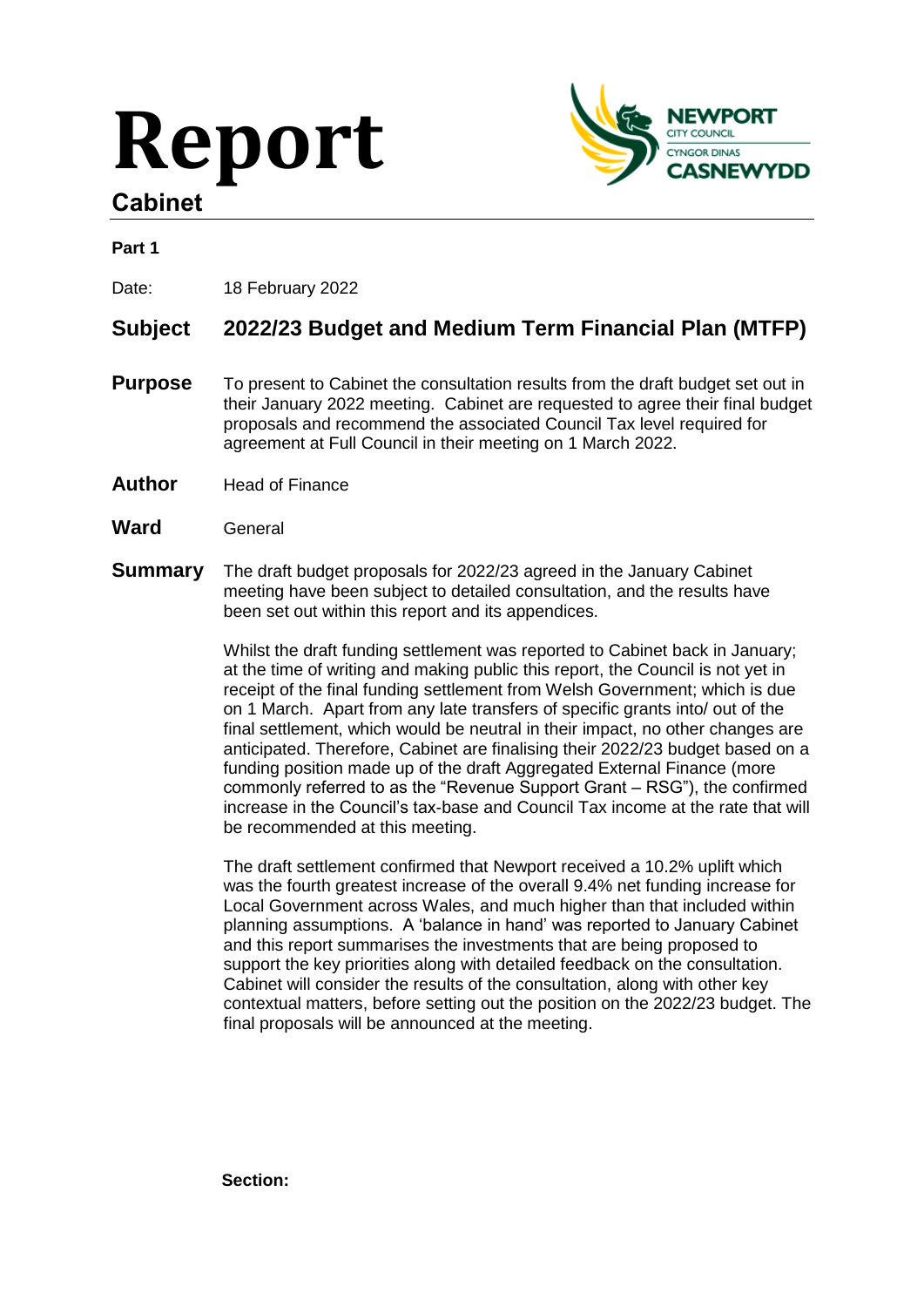- 1 Financial summary
- 2 Finalising the budget
- 3 Financial planning assumptions
- 4 Public consultation
- 5 Medium term financial plan (MTFP)
- 6 Risk, reserves, financial resilience, and performance
- 7 2022/23 proposed council tax

#### **Appendix:**

| Minutes from the Employee Partnership Forum<br>Appendix 1 |  |
|-----------------------------------------------------------|--|
|-----------------------------------------------------------|--|

- Appendix 2 Extracts from Scrutiny Committees
- Appendix 3 Extracts from Schools Forum minutes
- Appendix 4 Public budget consultation responses and feedback
- Appendix 4a Fairness Commission review
- Appendix 4b Specific responses to budget proposals
- Appendix 5 Budget investments
- Appendix 6 Budget savings
- Appendix 7 Medium term financial plan (MTFP)
- Appendix 8 Reconciliation of movements since budget consultation
- Appendix 9 Fairness and Equalities Impact Assessment (FEIA)
- Appendix 10 Financial resilience snapshot, earmarked reserves & invest to save
- Appendix 10a Projected earmarked reserves
- Appendix 10b Summary of invest to save spend and forecast
- Appendix 11 Fees and charges

### **Proposal Cabinet is asked:**

#### **Budget proposals and medium term plan** (section 3-5)

- 1. To note the formal consultation on the budget as outlined in section 4 and the feedback received, shown in appendices 1 to 4.
- 2. To note the Fairness and Equalities Impact Assessment (FEIA) on the budget proposals, shown in appendix 9.
- 3. To review and confirm budget proposals (appendix 5 6), as currently summarised within the medium term financial plan (appendix 7) and allocate the financial flexibility shown in table 4.
- 4. In doing so, to provide a minimum of £500k from the current financial flexibility for on-going Covid / no Hardship Fund risk and agree to temporarily re-classify the budgets outlined in para. 6.8 and the reserves for the same, noting that the risk will need on-going monitoring as the year progresses.
- 5. To agree the 2022/23 fees and charges of the council shown in appendix 11.
- 6. To note the budget investment in schools of up to £8,003k is based on an assumed teachers/ NJC pay increase of 4% from September 2022 in addition to the cost of new/ expanding school provision as noted in paragraph  $3.8 - 3.13$ .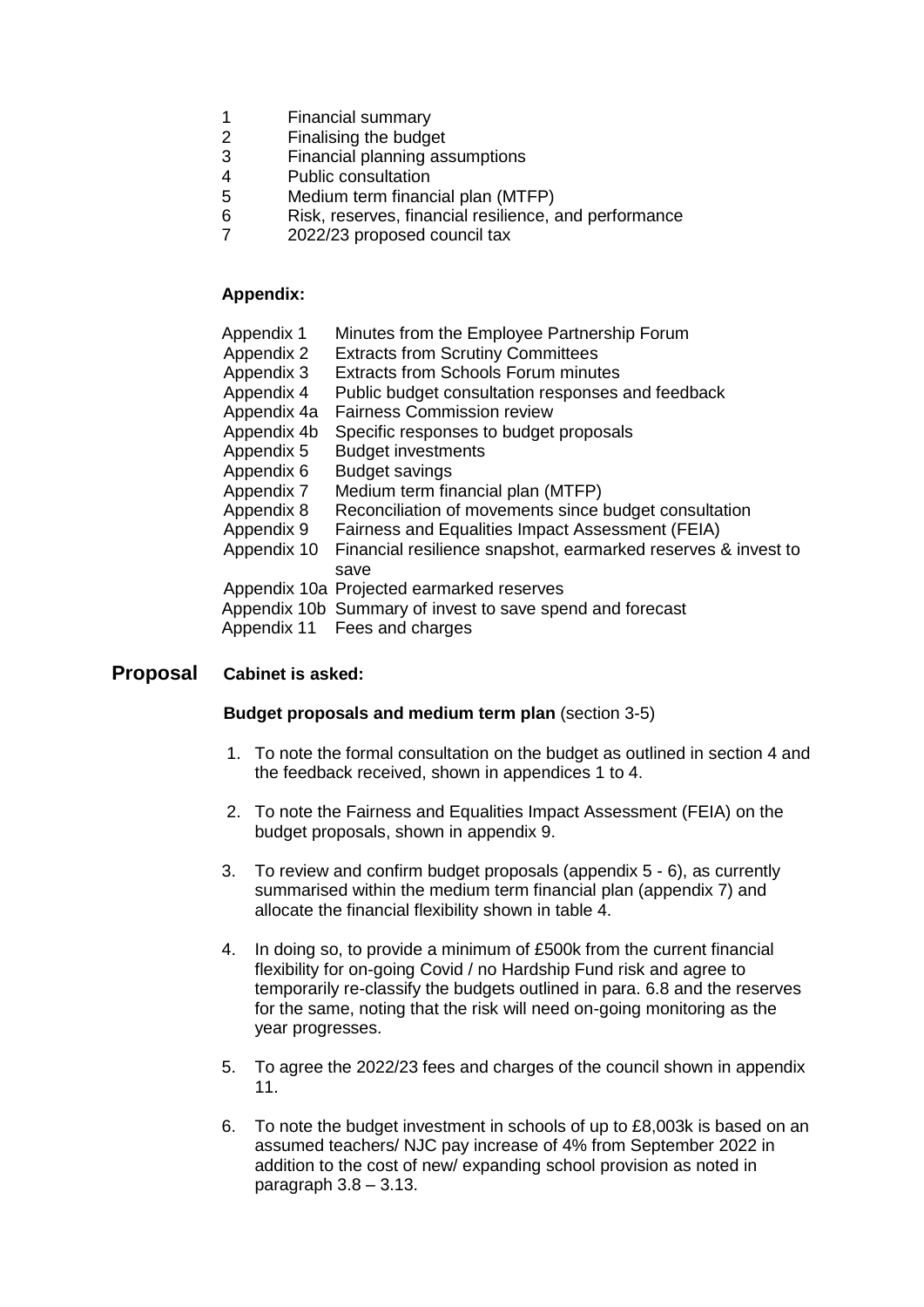7. Cabinet are asked to approve that the pay provision is retained in 'contingency' within the overall ISB and distributed to individual school budgets from there once the agreed pay award is known, with the intention of fully funding the agreed pay award up to the budget provision available.

#### **Overall revenue budget and resulting council tax 22/23** (section 6 and 7)

- 8. To note the Head of Finance's recommendations that minimum General Fund balances be maintained at a level of at least £6.5million, the confirmation of the robustness of the overall budget underlying the proposals, and the adequacy of the general reserves in the context of other earmarked reserves and a revenue budget contingency of £1.4million.
- 9. To note the current level of council tax for Newport City Council and the monetary value of various percentage increases and how this compares to levels of council tax at other councils as shown in table 5.
- 10. To recommend an overall net budget and resulting council tax to full Council, noting that a formal resolution including the Police and Crime Commissioner for Gwent and Community Councils' precepts will be presented to Council on 1 March.
- 11. To approve expenditure and use of reserves in line with the summary shown in appendix 10b, noting they are based on detailed proposals reviewed by Cabinet in their January 2022 meeting.
- **Action by** Head of Finance finalise council tax calculations for Council's March meeting and subsequent billing

Heads of Service – implement previously agreed saving proposals with immediate effect and apply new fees and charges

#### **Timetable** Immediate

This report was prepared after consultation with:

- **Leader of the Council**
- **EXECUTER**
- **Strategic Directors**
- **Head of Finance**
- Head of Law and Regulation
- Head of People and Business Change

# **Signed**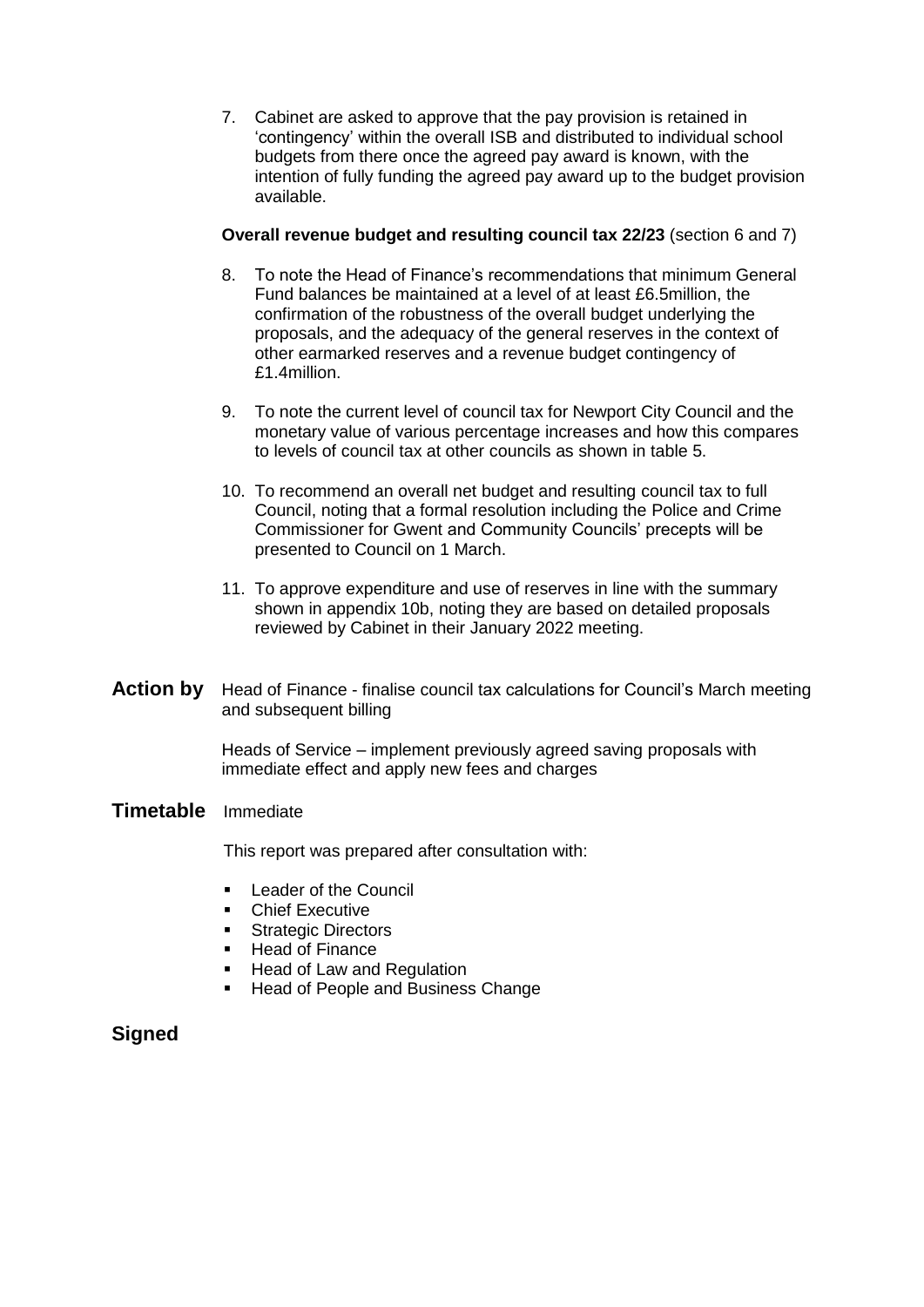# **1 Financial summary**

- 1.1 The draft settlement received on 21 December 2021 confirmed the funding position for 2022/23 and included a multi-year funding settlement which brings a reasonable level of certainty, helping to improve long term planning. The announcement confirmed that funding would increase by 10.2% for 2022/23 (after transfers into the settlement), which is a welcomed uplift as it has enabled the Council to support a growing population, support major cost and demand pressures that the Council continues to face during a challenging economic period and assist in reducing the budget gap over the medium term. Subsequently, the identification of new savings was not required to balance the budget for 2022/23 at the draft budget stage.
- 1.2 The budget process has continued since Cabinet agreed the detailed budget proposals for consultation in January 2022. The table below sets out the changes that have arisen during this time; with the revised 'balance in hand' being the current available funds to allocate to meet spending priorities and respond to budget consultation, as needed.

|                                                                                  | 2022/23 |
|----------------------------------------------------------------------------------|---------|
|                                                                                  | f'000   |
| January 2022 MTFP balance                                                        | (4,818) |
| Proposed new investments - January Cabinet                                       | 1,549   |
| <b>Balance in hand as at January Cabinet</b>                                     | (3,269) |
|                                                                                  |         |
| Reprofile of the new Household Waste Recycling centre (HWRC) in line with likely |         |
| timescales                                                                       | (125)   |
| Revised homelessness pressure following confirmation of WG grant funding         | (378)   |
| Reprofile investment for new posts - assume new posts filled from June 22        | (120)   |
| <b>Revised balance in hand</b>                                                   | (3,892) |

**Table 1:** Key changes to pressures/ investments since January

A full reconciliation of movements since January Cabinet can be found in appendix 8.

- 1.3 The balance in hand is a product of the better than anticipated draft settlement from WG. Given the reliance that the council has on the Revenue Support Grant, what happens to this grant at the final settlement stage and over the medium term is critical; RSG contributes 76% to Newport's net budget funding, with council tax making up the balance.
- 1.4 The Council's final RSG settlement will be announced on 1 March 2022. Apart from late transfers of specific grants into/ out of the final settlement, which are 'neutral' in their impact, no other changes are anticipated. Cabinet will, therefore, agree final budget proposals and recommend a council tax level to Council based on the draft settlement. This does introduce a potential risk to the final budget as any change will require a verbal update at the Council meeting on 1 March.

# **2 Finalising the budget**

2.1 Within the context of the financial summary above, Cabinet have considered their final budget decisions. In doing this, key contextual and relevant considerations include: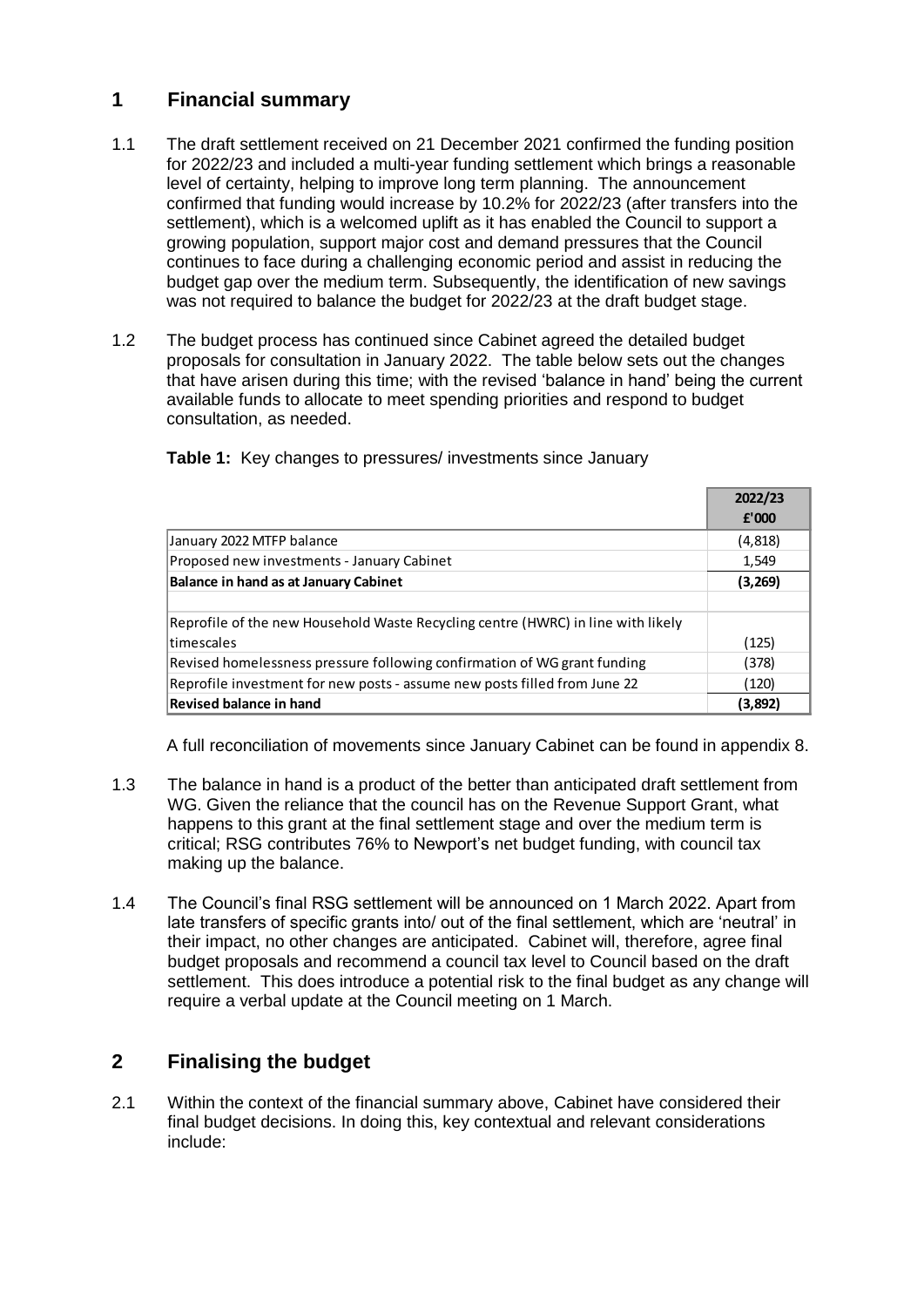- $(i)$  key assumptions and budget proposals included within the draft budget section 3;
- (ii) results of the public consultation section 4;
- $(iii)$  the medium-term context within which Cabinet are making this decision section 5;
- (iv) financial risks and reserves section 6;

# **3 Financial planning assumptions**

- 3.1 It is important to remind Cabinet of the key assumptions that have been included within the medium term financial plan (MTFP), the 2022/23 draft budget and the quantum of investments.
- 3.2 The table below illustrates the key assumptions and their financial consequence before the 2022/23 budget requirement is considered.

| <b>MTFP Summary</b>                                                                                                         | 2022/2023<br>£'000 | 2023/2024<br>£'000 | 2024/2025<br>£'000 |
|-----------------------------------------------------------------------------------------------------------------------------|--------------------|--------------------|--------------------|
| RSG increase +10.31% in 22/23, +3.5% and +2.4% in line with WG multi-<br>year settlement figures included within RSG        | (24, 816)          | (9,296)            | (6, 598)           |
| Increased share of the total Revenue Support Grant due to data<br>changes showing increased relative spending need          | $\Omega$           | (750)              | (750)              |
| Council tax increase +3.7% in 22/23 and 4% pa thereafter<br>(2,729)                                                         |                    | (2,508)            | (2,609)            |
| Pay award and increments - NJC staff (inc. schools non teaching staff<br>and other pay) $+4\%$ in 22/23 and 2.5% thereafter | 4,134              | 2.679              | 2,724              |
| Pay award - teachers +4% in 22/23 and 2.5% thereafter<br>2,927                                                              |                    | 2,588              | 2,177              |
| Contract inflation - 0% to 8.2% over the life of the MTFP                                                                   |                    | 3,608              | 3,743              |
| Other investments (inc. social care demand and other demand)                                                                | 3,485              | 1,065              | 528                |
| New and growing schools                                                                                                     | 2,978              | 2,803              | 2,457              |
| Savings - previously agreed                                                                                                 | (812)              | 0                  | 0                  |

**Table 2**: Financial implication of key assumptions

#### Pay assumption

3.3 Assumptions around pay awards include an uplift in 2022/23 of 4% for teachers and all other staff.

Thereafter, the MTFP assumptions for pay are 2.5% per annum for all staff groups.

#### Contracts assumption

- 3.4 Contract inflation is applied to budgets only where the Council has a contractual commitment for increased costs or where costs unavoidably increase outside of the Council's direct control, e.g., energy prices. These ensure budgets are set at a realistic level.
- 3.5 The planned 6.6% increase to the National Living Wage from April 2022 has also increased staff costs in many of the Council's contracts. The draft budget proposals confirmed that social care providers will be funded to pay staff the Real Living Wage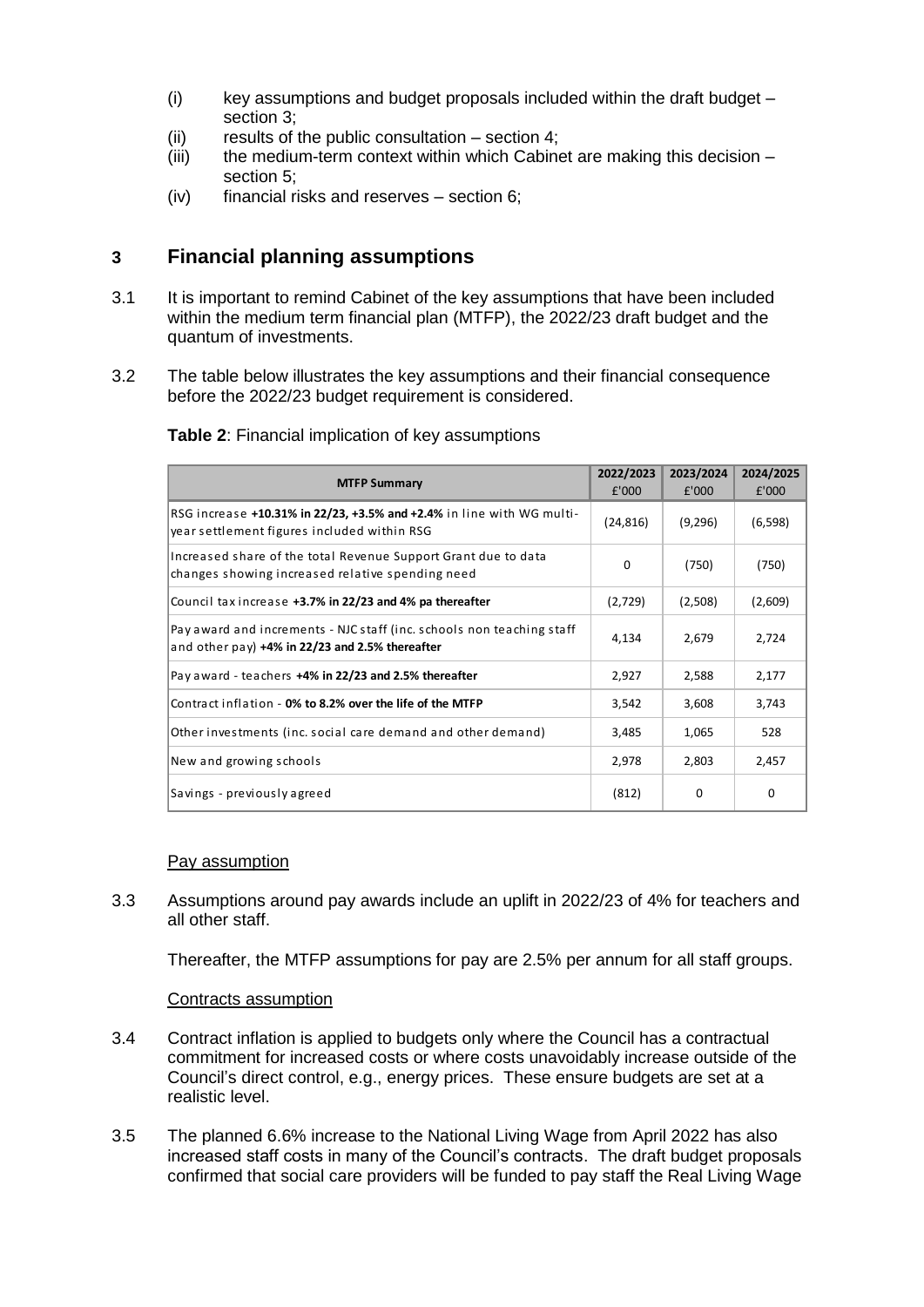from April 2022 and therefore this will cause additional cost pressures continuing into next year and in following years. Investments

- 3.6 Appendix 5 sets out the budget investments over and above inflation. These are investments required to create capacity across the authority, to support outstanding priorities set out within the corporate plan, other investments to deal with some of the impacts coming out of the Coronavirus pandemic and to ensure budgets are realistic to deal with the demands being faced within key areas. In particular, schools' investment is a key area of significant investment in 2022/23.
- 3.7 With regard to investments, the Cabinet have considered and prioritised the following areas:

#### **Schools and early intervention and Prevention services**

- School budgets being mindful of the pressure on school budgets, teaching staff, the specific needs of pupils and the role that schools play in early intervention and prevention.
- Education services investment in roles that focus on supporting challenging pupil behaviours, additional support requirements and advice to schools.
- Social Care investment in the 'Safeguarding Hub' as a key contributor to early intervention, prevention services and capacity.
- Other targeted investments could impact on support given to vulnerable families and individuals, in particular as we continue to manage the impact of the pandemic.

#### **City Centre**

- Investments which will impact on the city centre and the businesses within it. In particular, the promotion of the city, marketing, inward investment, coordination of activities and events, tourism, and the general environment in and around the city centre, such as cleansing.
- 3.8 Cabinet considered the schools' funding position during their January meeting which included a cash increase of up to £8,003k for the overall school budget, representing 7.3% growth in the school's budget. This is based on an assumed level of inflationary pay award increase as noted above plus the additional costs of new/ expanding schools at a level which maintains the current 'funding per pupil'. In this respect, it represents an investment in schools' budget over and above the cost increases predicted in schools. Cabinet are recommended to include all the budget increase provision to the 'Individual School Budget' except for the allowance for the 2022 pay award increase, which is to be held within schools' contingency and will be considered by Cabinet when a final figure is known/ agreed, up to the value of the budget provision made. In doing so, the intention of fully funding cost increases in the school budget sector remains and reflects what is being proposed to Cabinet within this report.
- 3.9 Assessed budget pressures in school budgets over the life of the MTFP amount to £20m, based on current assumptions on teachers' pay and new/ expanding schools' costs. These will, like other MTFP assumptions, need to be reviewed regularly and any actual proposed funding increases confirmed through the budget process.
- 3.10 The key elements of schools funding are set out within the table below.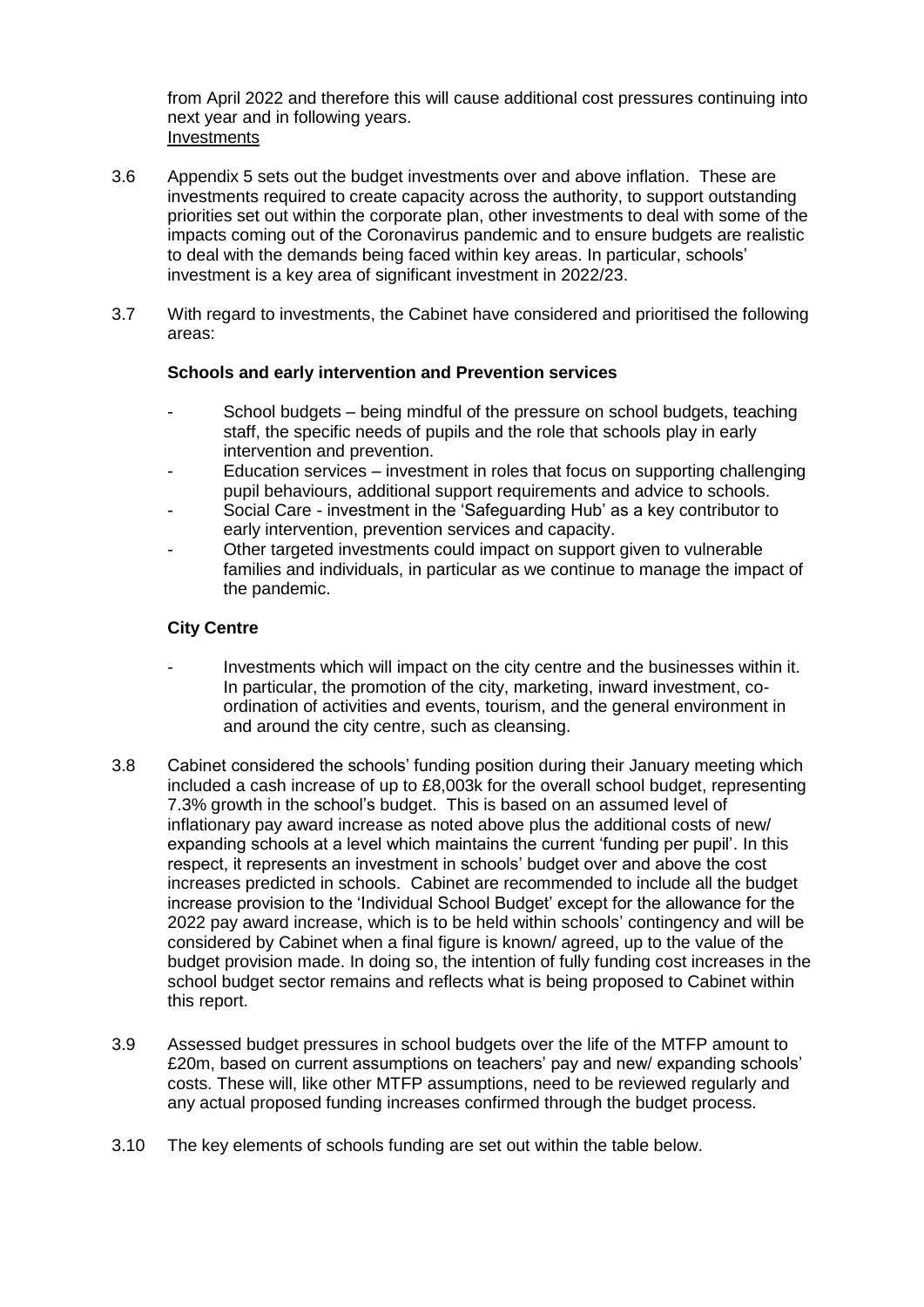#### **Table 3:** Proposed schools funding 2022/23 to 2024/25

|                                                                                     | 2022/2023 | 2023/2024 | 2024/2025 |
|-------------------------------------------------------------------------------------|-----------|-----------|-----------|
|                                                                                     | £'000     | f'000     | £'000     |
| Teaching staff - pay award - 2.75% Sept 2021, 4% in 2022 and 2.5% thereafter        | 3.248     | 2,588     | 2,177     |
| Non Teaching school staff - pay award - 2% in 22/23 (+additional 2% in contingency) |           |           |           |
| and 2.5% thereafter                                                                 | 662       | 875       | 899       |
| Contract & Income Inflation                                                         |           | 197       | 204       |
| New and growing Schools                                                             | 1.045     | 1.082     | 1.397     |
| Secondary School Transitions                                                        | 706       | 479       | 25        |
| Other School investment                                                             | 2.153     | 1.242     | 1,035     |
|                                                                                     | 8,003     | 6.463     | 5.737     |

- 3.11 The agreed funding increase for schools related to the pay award from September 2022 will be earmarked for schools ISB but will not be allocated and distributed to individual schools until the actual pay award is known.
- 3.12 The context for this proposed funding is the challenging financial management position within schools. The position within schools has seen significant improvement over the last 2-3 years with only one school expected to request a licenced deficit at the end of this year. However, in saying this, the situation in all schools especially those coming out of deficit is still challenging and Cabinet therefore chose to invest in school budgets as part of the budget setting process. It should also be noted that the overall school's position has improved due to other WG grants, and this will have to be carefully reviewed to ensure we maintain the gains made in this area over the last few years.
- 3.13 Final allocations of specific grant are yet to be determined across the Education Achievement Service (EAS) region. Officers will assess these allocations once confirmation has been received.
- 3.14 Further final detailed investments will be agreed at the meeting and will consider feedback from consultation. In addition, as well as the recurring investment in the revenue budget which the final budget will confirm, the Cabinet will also identify one off investment in these and other key areas, funded from the current years underspend and current reserves.

#### **Savings**

- 3.15 The identification of new savings was not included in the draft budget The budget for 2022/23 does include previously agreed savings of £812k, the detail of which can be found within Appendix 6.
- 3.16 The savings already agreed in the February 2021 MTFP are either in progress of implementation or due to be implemented in 2022/23.

#### Funding – RSG and Council Tax

- 3.17 As table 2 above confirms, the budget gap and the resulting savings requirement for the council are significantly affected by funding assumptions – the WG grant and council tax increases.
- 3.18 In addition to RSG and council tax funding; specific grants are a key element of the Council's funding which often assists in supporting core service delivery. A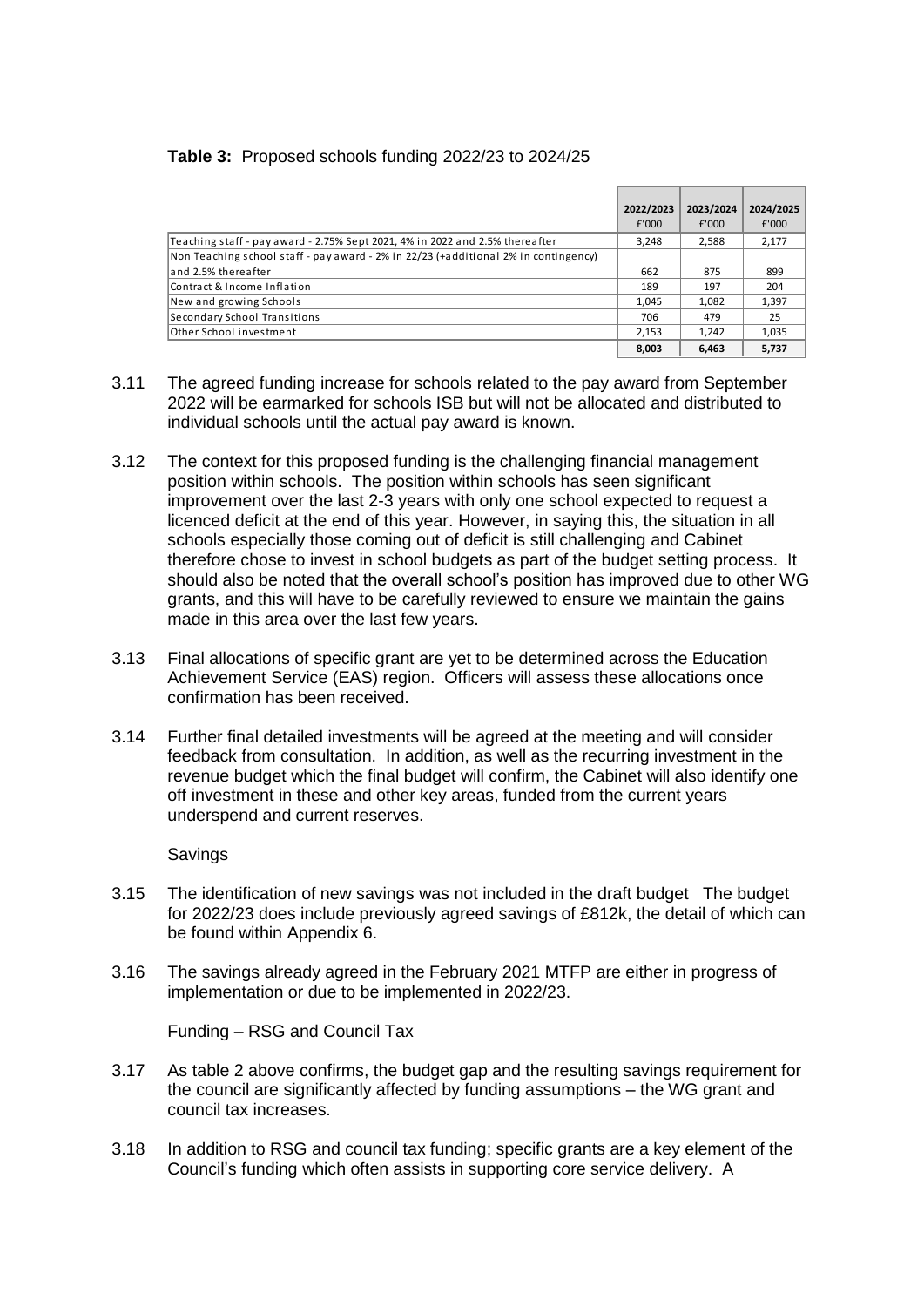significant level of specific grant funding is received from WG each year and at this time; we still await the finer details of funding levels for 2022/23. It is likely that a small number of grants will see decreases in funding during 2022/23 and it is proposed, in line with the Council's current working policy, that service areas deal with these matters with Cabinet Members in terms of identifying issues as they become aware of them and developing necessary solutions to resolve them. This may involve reducing/ stopping services that WG specific grants no longer fund. These grants will be included within service areas budgets once the value and conditions are known.

# **4 Public consultation**

- 4.1 The budget proposals agreed by Cabinet in January have been consulted on through a range of stakeholder groups and formats, which are as follows:
	- With Trade Unions via the Employee Partnership Forum on 10 February 2022, (minutes included within appendix 1);
	- With all Scrutiny Committees in their January 2022 meetings where Members discussed the detailed investments plus the MTFP. Their reports and conclusions are included in appendix 2;
	- With the Schools' Forum on 20 January 2022. Responses are included in appendix 3;
	- With the public from 14 January 2022 to 11 February 2022. An analysis of responses is included at appendix 4;
	- Newport Fairness Commission has reviewed the proposals in terms of their parameters of fairness – their response is included in appendix 4a.
- 4.2 During the 2022/23 budget consultation over 983 members of the public were engaged. This is a significant increase over the previous year, which was greatly affected by the restrictions surrounding the Covid-19 pandemic. In this year's consultation we were able to make wider use of Bus Wi-Fi Consultation technology as passenger numbers had increased again. The availability of bus Wi-Fi consultation also enabled us to undertake pre-budget engagement on the prioritisation of council services. As no new savings have been proposed for 2022/23, we have probably seen a lower response rate than for the pre-Covid period, however achieving almost 1,000 responses during a challenging period for public engagement is encouraging and reflects the work in recent years to broaden engagement channels, as set out below.
- 4.3 During the budget consultation we have carried out several engagement exercises with the public, which included:
	- A pre-budget public survey to identify the services that matter most to people, as a means of informing medium term budget planning and the investments set out in the draft budget. This survey forms part of an approach to make engagement on the budget and service planning on an on-going process throughout the year;
	- Carrying out an online survey via the public Wi-Fi on Newport buses that received 886 responses;
	- An in-depth online survey, which received 97 responses;
	- Promotion via the media to all households using Newport Matters, Council Facebook & Twitter, and Council Website;
	- Requesting partner networks to circulate details of the consultation e.g. One Newport contacts, Newport Youth Council, 50+ Forum and the Partnership Engagement Group;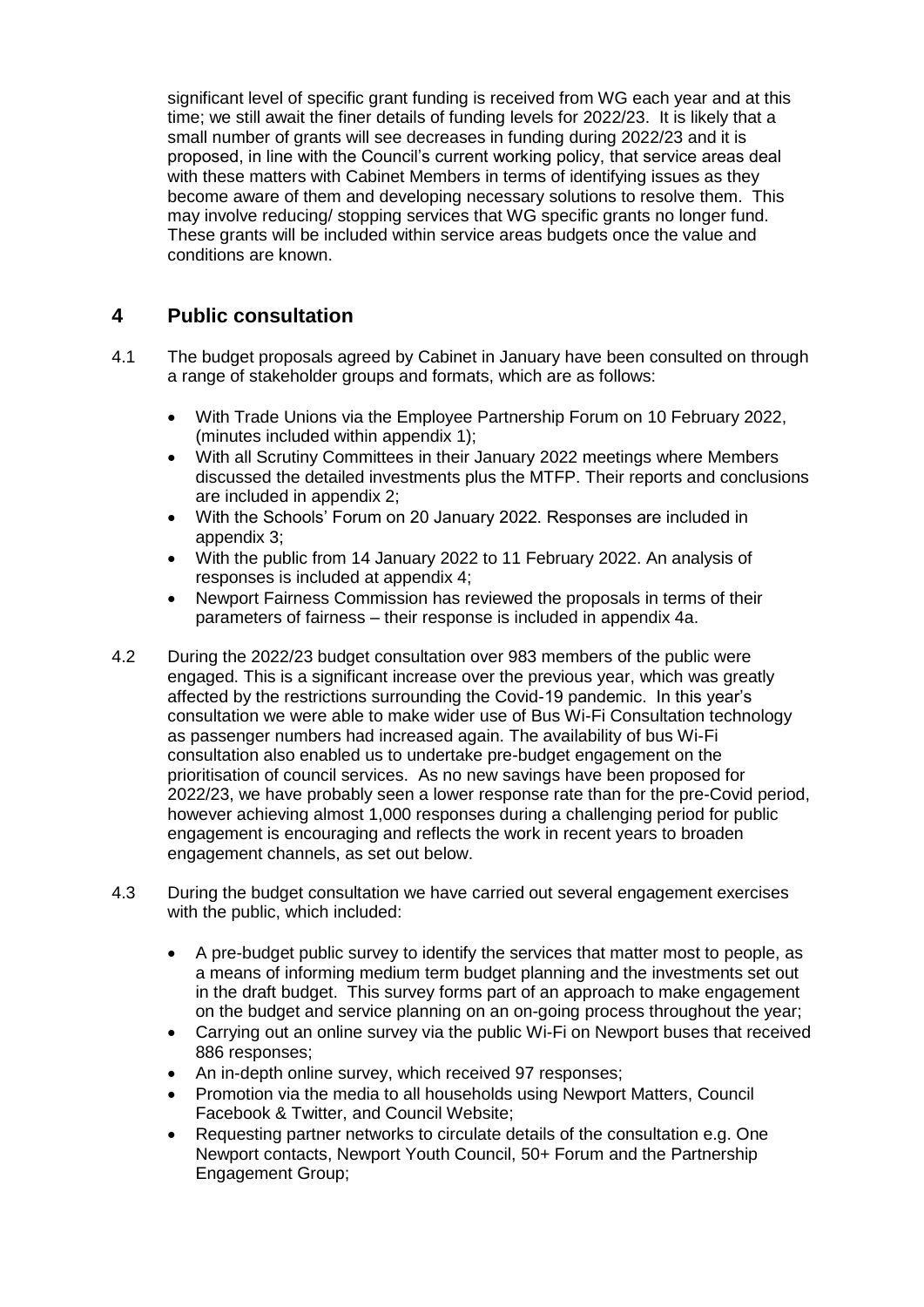- Engagement with Newport Fairness Commission their response is included in appendix 4a;
- Engagement with Newport Youth Council so that young people's voices are included in the consultation.
- 4.4 In addition to completed surveys, the following representations have been received from organisations and have been considered by Cabinet Members and Officers as part of the budget consultation:
	- Response from the National Association of Head Teachers

The above representations can be found in appendix 4b.

# **5 Medium Term Financial Plan (MTFP)**

- 5.1 The Council's financial planning is underpinned by the Council's Corporate Plan 2017-22 that sets out a clear set of aspirations and plans for the future under our mission of 'Improving Peoples lives'. This provides a focus for decisions around spending and directs activity across the council. The new Corporate Plan for the Council's new administration after the May 2022 local elections may also include specific areas of investment which have a financial impact. These, therefore, require careful management over this period.
- 5.2 The medium term financial plan included in appendix 7 includes funding for the key outstanding priorities and promises set out in the current corporate plan, as needed.
- 5.3 The MTFP is the articulation of the financial challenges and includes the investments proposed over the next three years. It also includes those savings, which have previously been approved over the life of this plan in February 2021 Cabinet. Whilst the Council is required to set a balanced budget each year, this is against the backdrop of sustaining over £30m of savings over the last five years. The HoF will continue to work with the Corporate Management Team and Cabinet to develop the budget strategy over the medium term to ensure the following issues and uncertainties are accounted for as appropriate:
	- the progress of the pandemic, the ongoing impact on lives and on public services (magnified by the Omicron variant);
	- economic challenges, in the context of major cost and demand pressures and the extent to which the pandemic and the UK's exit from the European Union has done lasting damage to the economy. The cost of living and the increase in National Living Wage has a significant impact on current levels of inflation;
	- increasing demand within service areas over and above provision already made within the MTFP;
	- increasing costs of funding the Council's levels of planned debt, linked to its substantial capital programme and the reduction in its 'internal borrowing' capacity;
	- ongoing financial issues on school budgets;
	- Brexit.
- 5.4 Cabinet is asked to take a strategic medium-term view and following this consultation period, recommended to agree the implementation of the MTFP including all budget proposals (appendix 5 - 6), as summarised within appendix 7.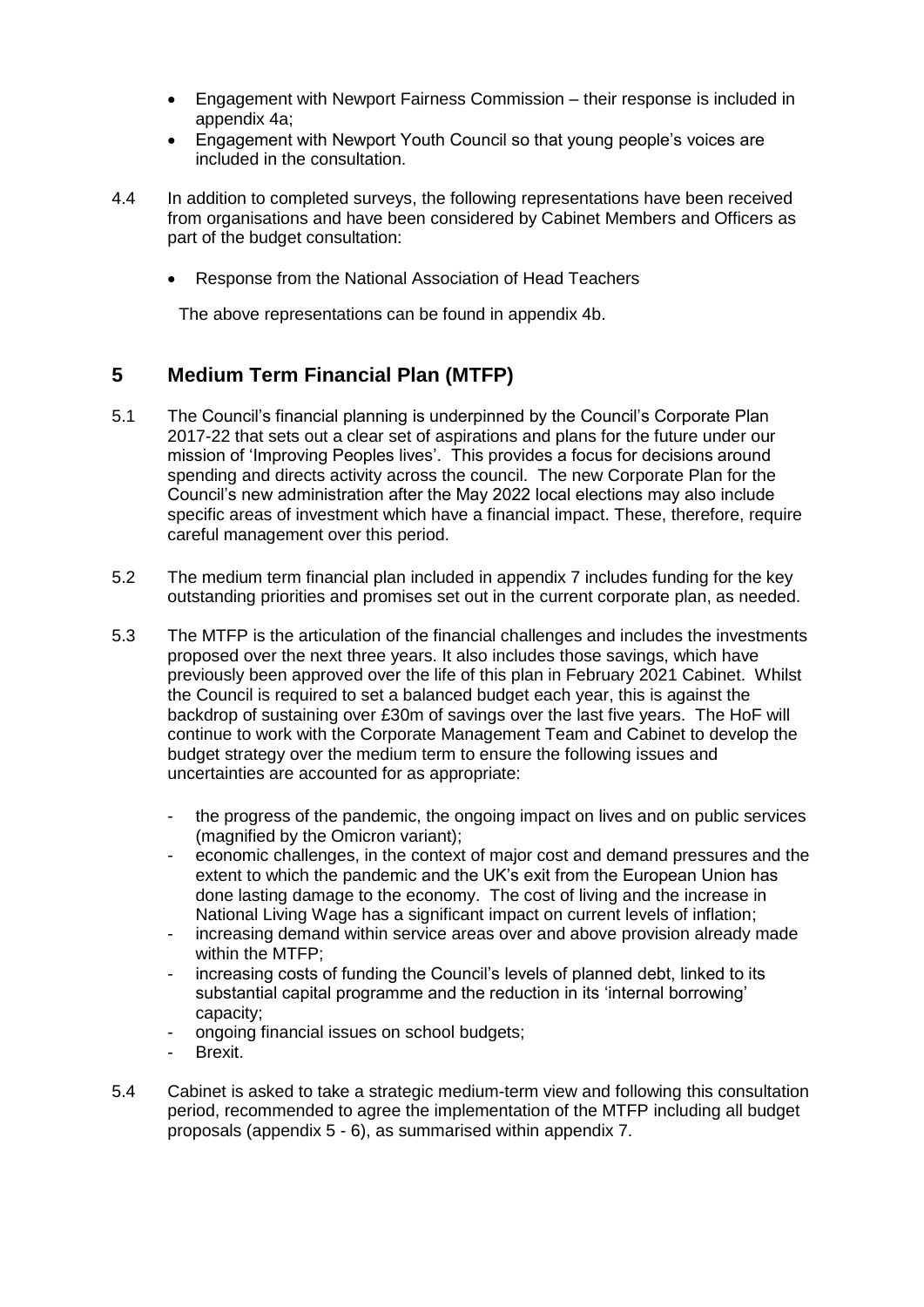# **6 Risk, reserves, financial resilience, and performance**

6.1 A key driver in our budget strategy and MTFP framework is the need to manage the Council's general and financial risks, its financial resilience and performance. This next section looks at these issues and identifies how they are dealt with, whilst considering how they influence the Council's 2022/23 budget and medium-term projections.

**Risk**

- 6.2 The Council maintains a corporate risk register, which is regularly reviewed by the corporate management team and Cabinet, as well as the Governance & Audit Committee from a procedural / risk management framework viewpoint. The Council's budget strategy and MTFP framework needs to reflect risks and incorporate appropriate financial mitigation, where required.
- 6.3 The quarter 2 corporate risk register reported to December Cabinet identified 18 risks that are considered to have a significant impact on the Council's objectives and legal obligations. 11 of these risks are severe and linked to the issues set out within the economic context of the January budget report. In some cases, it is increasingly difficult for the Council to effectively prepare and quantify the financial impact of some of these risks until outcomes are known. There are several risks identified in the risk register that to fully mitigate would be unaffordable. In these cases, the risk is identified, and the Council needs to consider and assess how best to mitigate and continue lobbying WG to provide more funding in these areas, as these risks are not unique to Newport. These areas do, however, continue to be monitored closely to ensure that where information is available these risks are considered and where appropriate factored into the Council's financial planning.
- 6.4 Two current risks with significant uncertainty are the Covid-19 pandemic and the stability of social services providers:

### **Covid-19 Pandemic Outbreak / Stability of Social Services providers**

- 6.5 During 2021/22, external support from WG in the form of the Hardship Fund has seen loss of income and additional costs relating directly to the pandemic being reimbursed. To date in the current financial year, we have claimed £13m in additional expenditure and lost income and forecast the total for the year to be in the region of £17m. The Council has been notified that the Hardship Fund will not continue into 2022/23 to support the ongoing pressures and subsequent recovery of income.
- 6.6 Whilst a large proportion of the above relates to specific WG policy initiatives such as free school meals and certain support payments to social care providers; and will cease as those initiatives are stopped, there will remain some potentially significant ongoing risks to the Council's budget.
- 6.7 In managing the above risks, there is an inherent uncertainty involved given that the "direction of travel" of the pandemic and the impact of it on-going can't be known with any certainty. A reasonably robust set of mitigation is therefore prudent, required and is a significant part of the HoF independent assessment of the robustness and adequacy of the budget, reserves, and Council Tax. To this end, there are three aspects to managing this risk: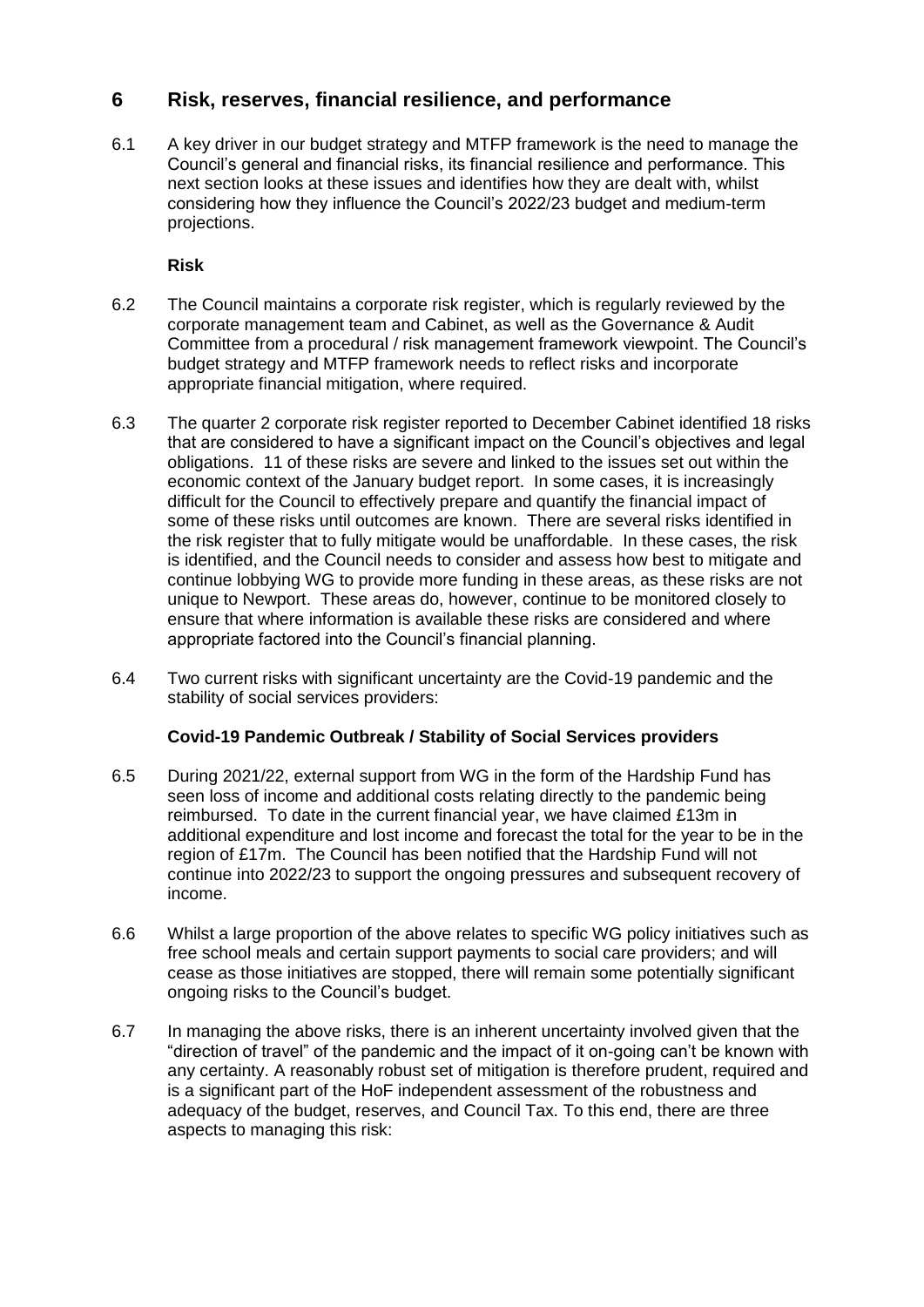- providing appropriate additional funding in those key service areas most impacted by the pandemic.
- providing both temporary and more permanent revenue budget provision / contingency over and above the current base budget level for 2022/23. These would need on-going review and could likely be reduced in due course when there is more certainty on the risk and its actual impact. There will likely be a need for permanent adjustments to budgets going forward thereafter as usage of Council services change permanently with societal behaviours and norms changing, for example, the impact of home /hybrid working on car parking income.
- reserve provision for any impact over and above the above in 2022/23.
- 6.8 In line with the above and in preserving as much as the current 'in hand' budget provision in 2022/23 for new budget priorities, the HoF recommends the following:

#### Revenue budget provision

- existing contingency budget for normal financial risks and Covid/ Hardship Fund risks - £1,300k
- existing headroom in capital financing budget in 2022/23 temporarily reclassified for Covid/ Hardship Fund risks - £2,000k
- existing headroom in city centre investment budget in 2022/23 temporarily re-classified for Covid/ Hardship Fund risks - £980k
- Cabinet are recommended to provide a minimum of £500k from the 'in hand' budget provision for 2022/23 for potentially more permanent budget adjustments into the future as well as providing risk mitigation with the above in 2022/23.

#### Reserves

Whilst the majority of reserves are earmarked, there is an emerging large underspend in the current year which will be available for allocating to reserves at the year-end, and as already said, all reserves provide the ultimate mitigation in the last resort; there are currently a small number of existing unallocated amounts, and it is recommended these are temporarily earmarked for Covid/ Hardship Fund risks in 2022/23. These in total are c£2m and as above, can be re-prioritised if not needed when there is more certainty on the risks and actual impact. These are:

- £1,185k uncommitted funds within the 'MTFP reserve'
- £497k uncommitted funds within the 'investment reserve'
- £138k cumulative total of smaller residual reserve balances
- £64k uncommitted funds within the 'general investment risk reserve'

The emerging underspend in the current year will then be available for earmarking to other specific new priorities and any other issues, in due course.

#### **Reserves**

6.9 An analysis of projected earmarked reserves can be found in appendix 10a and will be considered in the next section of the report as a key element in assessing the financial resilience and health of the Council.

#### **Financial Resilience**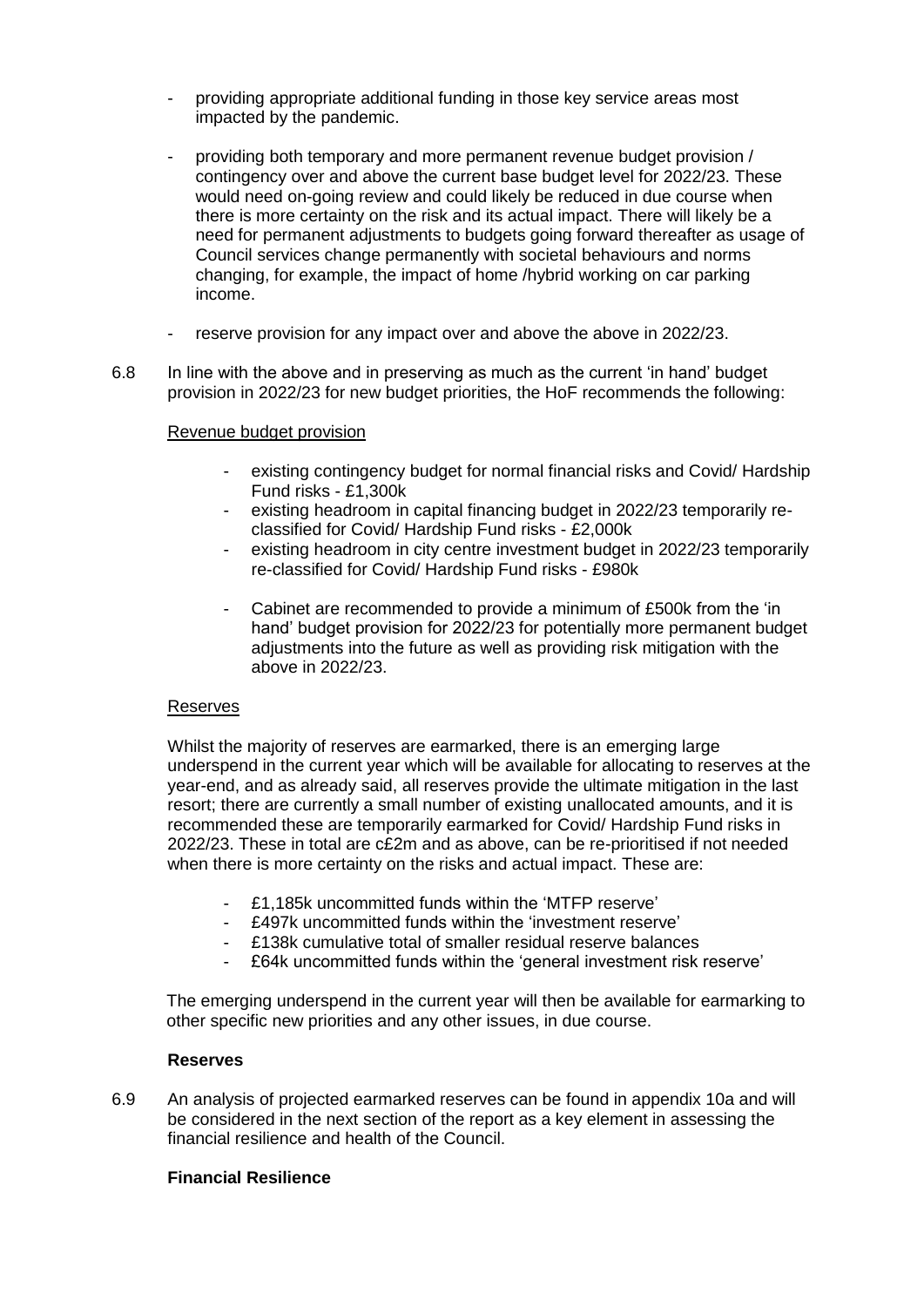- 6.10 A robust view is taken in managing budget risks and protecting the financial health of the Council. In that respect, the Council's financial resilience is a key consideration and Appendix 10 shows the current 'snapshot' of the key data and information showing an overview of the health of the Council currently. Key headlines include:
- 6.11 *Earmarked Reserves*: The Council maintains a good level of earmarked reserves. By their very nature, the vast majority are earmarked for specific purposes (including a high proportion held in relation to the ongoing costs of PFI schemes) and many committed/ in drawdown. In that respect, and as regularly pointed out, they provide a good level of financial mitigation as a last resort but use of them means that the original purpose would be affected and/ or would result in a budget pressure to build those reserves up again.
- 6.12 *Revenue Contingency budget* General Reserves: The contingency base budget and other specific risk reserves held by the Council are taken into consideration when assessing the level of the general reserve and help to mitigate the risk to the Council. The general reserve is increasingly becoming too low, as the Council's net budget increases each year but can be maintained at that level at this point due to the overall level of reserves which, in the last resort, provide more than adequate financial mitigation, albeit with resulting impacts as noted above.
- 6.13 *School budgets- Reserves*: The decline in school reserves over the last few years has been a concern and although current projections look much healthier than in previous years, this is potentially a temporary improvement due to significant one-off grants being awarded at the end of last financial year. The same pattern seems to be occurring this financial year with significant additional funding being confirmed from WG. As a result, the forecast overspend will see reserve balances only reduce by £405k to £9,153k at the end of this financial year. Work with specific schools to review their deficit recovery plans continue to improve matters but unless schools continue to manage within their available budget in future this has the potential to impact on the financial resilience of the overall Council in due course.
- 6.14 *Current budget savings-managing the revenue budget* demands on the revenue budget: The Council has identified and continues to monitor budget reductions of £3.4m in 2021/22 and whilst understandable delays in delivery is evident, Heads of Service have confirmed they can and will be implemented. This is alongside delivering outturns within and under budget over recent years, despite the delivery of £30m savings over the last 5 years. This needs to be viewed within the context of continued significant demands which are faced by service areas, namely children's social care and schools, which have been highlighted throughout the year as part of the budget monitoring process. Whilst the historical pattern of increased demand in our 'people services' have been significantly affected over the last 2 years, the underlying trend is still evident and could increase post-pandemic. Increasingly, we are seeing issues emerge in our 'place services', resulting from historical underinvestment in our infrastructure, resource levels and the growing importance of community-based services during these recent times.
- 6.15 The Council is developing a strategic transformation/ change programme and has its 'invest to save' reserve to fund the one-off cost of change. The programme is integral to developing ongoing financial sustainability whilst also ensuring key services can be delivered.
- 6.16 *On-going and new risks*: These are discussed and noted in the risk section above. There are specific risks coming out of the Covid pandemic which will continue beyond this financial year and WG have been clear in saying that councils will need to manage the financial impacts of those from that point. These require an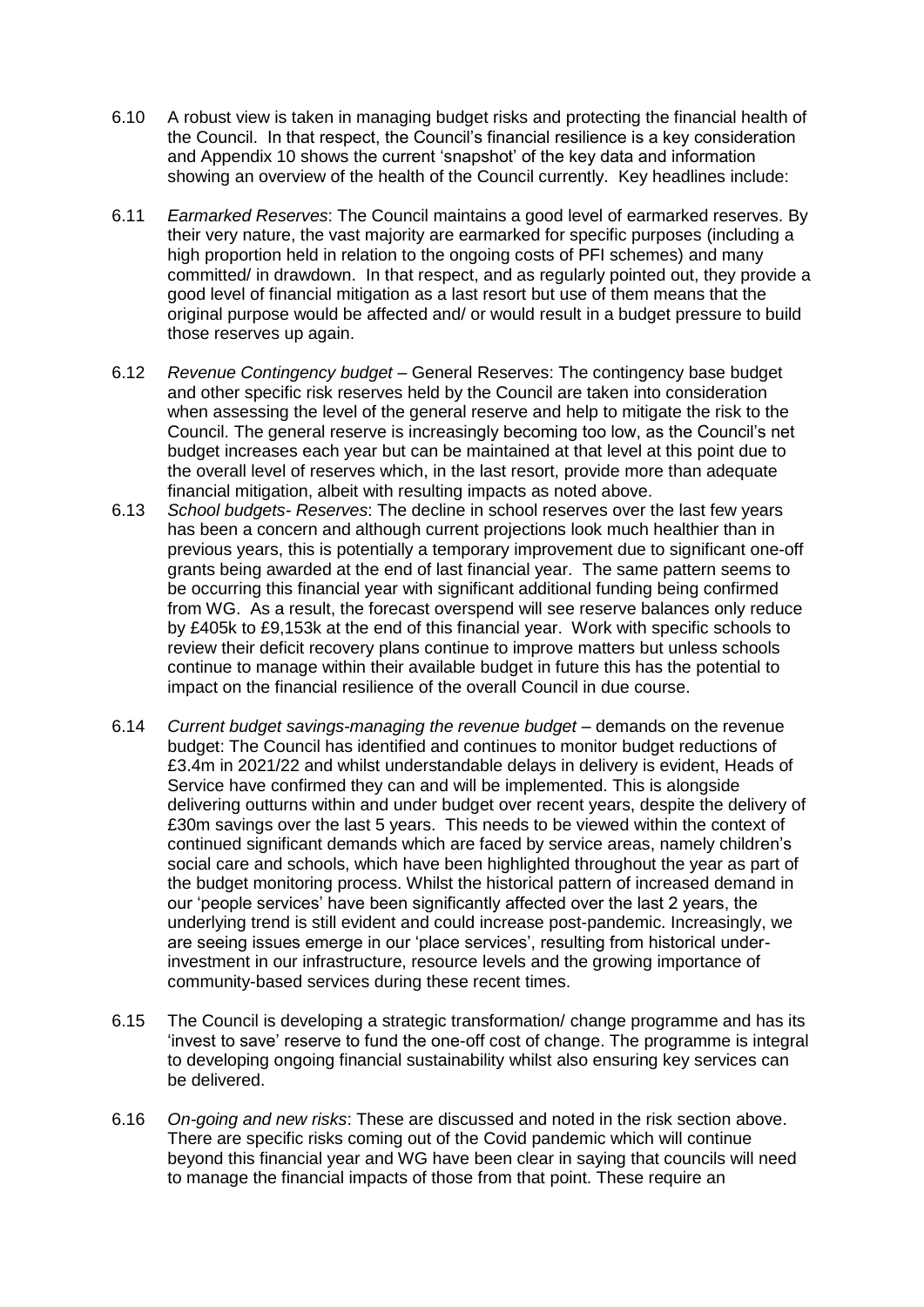assessment and mitigation. In addition, there are other non-Covid risks, some which are mitigated in current earmarked reserves, and which also require the normal review and assessment. Inadequate provisions will impact on the Council's plans and finances. The available options to manage are listed above in the risk section and these should be prioritised in the first place when considering budget issues going into 2022/23.

6.17 Overall, whilst there are some underlying issues and challenges, the Council's financial resilience remains strong, and it has financial capacity to develop and change services in response to continuing pressure on funding and increased demand for services.

#### **Fairness and Equality Impact Assessments (FEIAs)**

6.18 As there are no new savings proposals in the 2022/23 draft budget and over the medium term there are no individual fairness and equality impact assessments. However, an over-arching assessment of the impact of the budget has been undertaken, to be informed by the budget consultation and included with Appendix 9. Given that the administration has been able to avoid making cost savings the overall impact of the budget is expected to be positive in terms of equalities and the socioeconomic duty.

# **7 2022/23 proposed council tax**

- 7.1 The draft budget includes a council tax increase of 3.7%, which is less that the 4% base assumption in future years.
- 7.2 Given that the draft settlement included an improved RSG grant this has given a credit balance of £3,892k. Cabinet will decide on how this credit budget is to be utilised to give a balanced position.

**Table 4:** 2022/23 available and required budget

| The table below shows the available and required budget funding<br>with a 3.7% increase in council tax. Cabinet will be aware that<br>beyond 2022/23 there has been a further 4% increase implicit in<br>our MTFP planning parameters. In setting council tax, the<br>Council needs to be aware of the need to set a balanced budget. |           |
|---------------------------------------------------------------------------------------------------------------------------------------------------------------------------------------------------------------------------------------------------------------------------------------------------------------------------------------|-----------|
| <b>Council Tax at Band D at 3.7%</b>                                                                                                                                                                                                                                                                                                  | £1,288.16 |
|                                                                                                                                                                                                                                                                                                                                       |           |
| <b>Budget requirement</b>                                                                                                                                                                                                                                                                                                             | £000      |
| Base budget 2021/22                                                                                                                                                                                                                                                                                                                   | 315,930   |
| Inflation & increments                                                                                                                                                                                                                                                                                                                | 10,436    |
| Transfer from reserves                                                                                                                                                                                                                                                                                                                | (563)     |
| DRAFT BASE BUDGET 2022/23 (before investments/savings)                                                                                                                                                                                                                                                                                | 325,803   |
|                                                                                                                                                                                                                                                                                                                                       |           |
| Budget investments $-$ (£14,592k (inc. £254k of transfers in from                                                                                                                                                                                                                                                                     | 15,112    |
| RSG) shown in list of pressures plus increase of £520k required                                                                                                                                                                                                                                                                       |           |
| in council tax benefit based on 3.7% council tax increase)                                                                                                                                                                                                                                                                            |           |
| <b>Budget savings</b>                                                                                                                                                                                                                                                                                                                 | (812)     |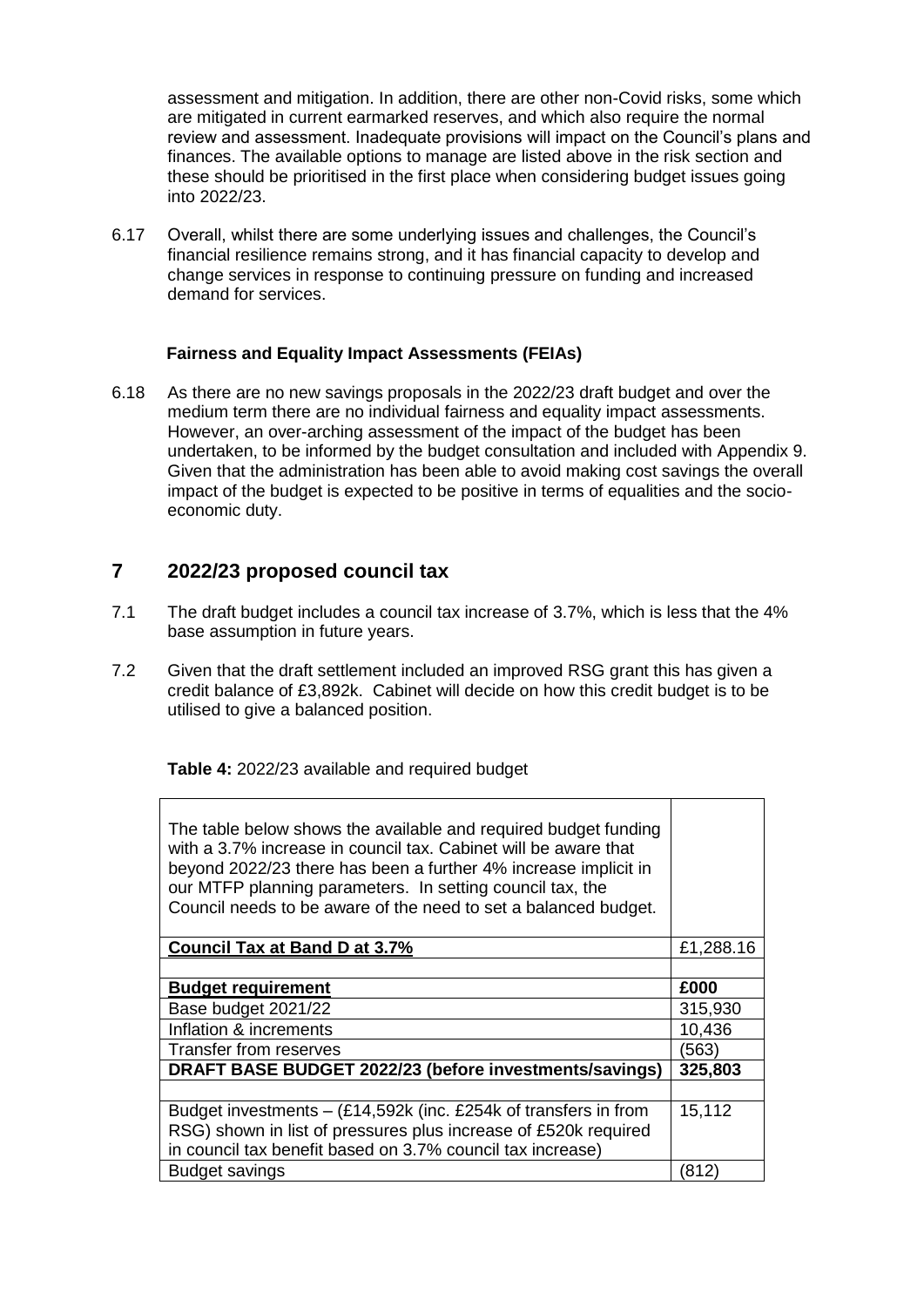| <b>DRAFT BASE BUDGET 2022/23</b>    | 340,103 |
|-------------------------------------|---------|
|                                     |         |
| <b>Draft funding available</b>      |         |
| Draft WG settlement                 | 265,612 |
| Current council tax at new tax base | 75,134  |
| Increased council tax @ 3.7%        | 3,249   |
|                                     |         |
| <b>Total</b>                        | 343,995 |
| Balance available 'in hand'         | (3,892) |

- 7.3 Before Cabinet can recommend a budget to Council; decisions are required based on the figures shown in the above table. Options include:
	- delete previously agreed savings
	- providing additional capacity within services
	- fund new initiatives and policies
	- fund additional pressures not anticipated at January Cabinet
	- consider the level of council tax increase required to balance the budget. A 0.1% change in council tax equates to £63k. The current MTFP and draft 2022/23 budget assumes an increase of 3.7%.
- 7.4 For contextual purposes, the table below shows the weekly increases in council tax based on a number of scenarios and current values at other Welsh Councils. Given the low starting point on Newport council's tax, it will still be lower than most (if not all) of the council's shown, even at a 3.7% increase and the actual monetary increases in tax are low in themselves. Newport City Council proposed tax increase is likely to maintain its position as one of the lowest in Wales.

| Weekly Increase                                          | £0.24             | £0.48             | £0.72             | £0.96             |
|----------------------------------------------------------|-------------------|-------------------|-------------------|-------------------|
| Increase per annum                                       | £12.42            | £24.84            | £37.27            | £49.69            |
| Newport Band D tax 2022/23                               | £1,254.62<br>(1%) | £1,267.04<br>(2%) | £1,279.47<br>(3%) | £1,291.89<br>(4%) |
|                                                          |                   |                   |                   |                   |
| Comparison with existing Band D council tax<br>(rounded) |                   |                   |                   |                   |
| Current year (2021/22) before any increase:              |                   |                   |                   |                   |
|                                                          |                   |                   |                   |                   |
| Caerphilly                                               | £1,231            |                   |                   |                   |
| Newport                                                  | £1,242            |                   |                   |                   |
| Cardiff                                                  | £1,310            |                   |                   |                   |
| Wrexham                                                  | £1,319            |                   |                   |                   |
| Torfaen                                                  | £1,421            |                   |                   |                   |
| Monmouthshire                                            | £1,434            |                   |                   |                   |
| Swansea                                                  | £1.448            |                   |                   |                   |

**Table 5**: Scenarios illustrating weekly council tax increases

### **Risks**

Detailed financial risks are included in the various sections of the report and appendices where applicable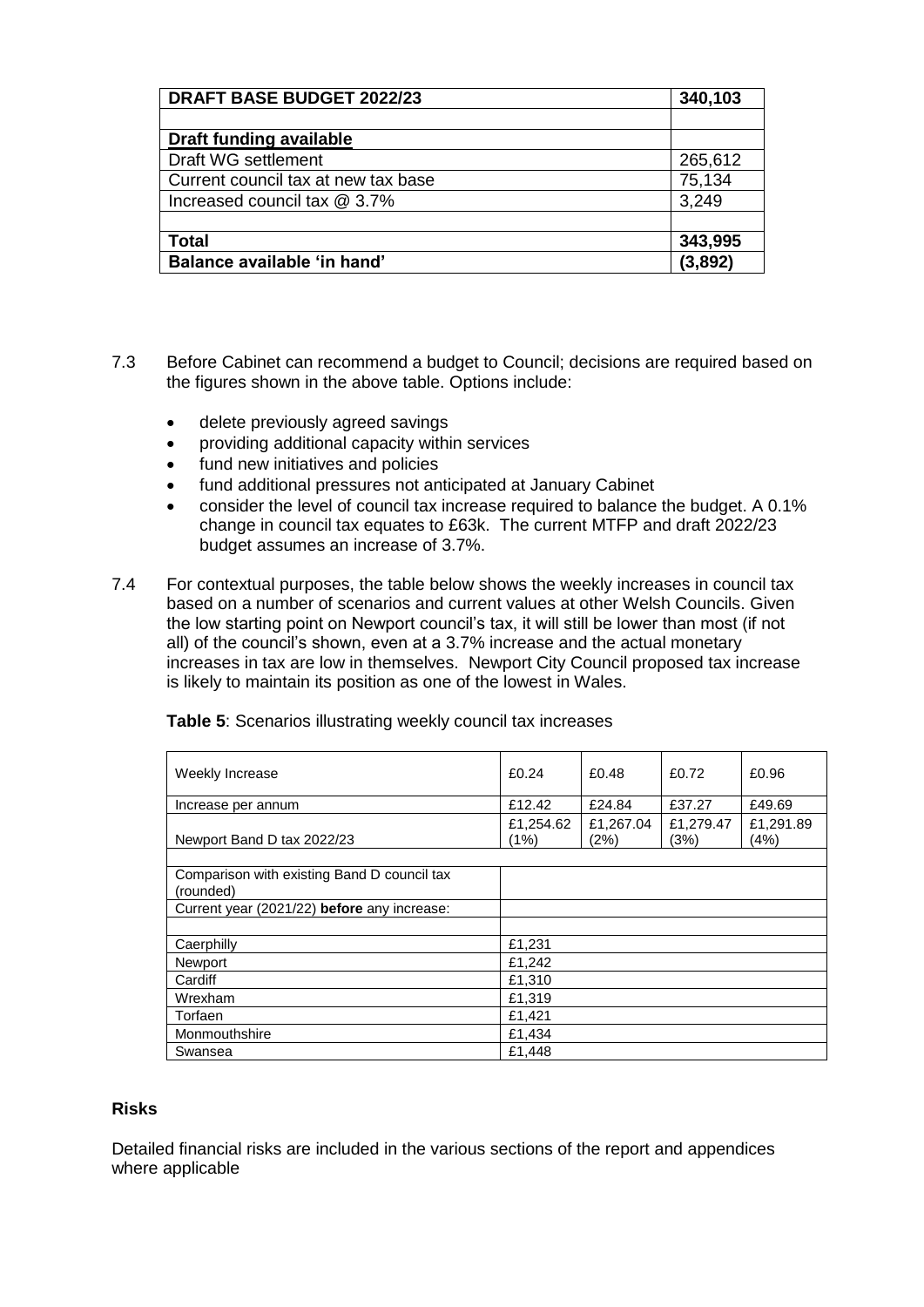| <b>Risk</b>                                                                                | Impact of<br>Risk if it<br>occurs <sup>*</sup><br>(H/M/L) | Probability<br>of risk<br>occurring<br>(H/M/L) | What is the Council doing<br>or what has it done to avoid<br>the risk or reduce its effect                                                                                           | Who is<br>responsible for<br>dealing with<br>the risk? |
|--------------------------------------------------------------------------------------------|-----------------------------------------------------------|------------------------------------------------|--------------------------------------------------------------------------------------------------------------------------------------------------------------------------------------|--------------------------------------------------------|
| Previously<br>agreed budget<br>savings not<br>delivered                                    |                                                           |                                                | (i) robust budget proposal<br>process<br>(ii) robust budget monitoring<br>(iii) programme governance<br>(iv) service planning<br>(v) retention of reserves<br>and budget contingency | Head of<br>Finance/<br>Heads of<br>Service             |
| <b>Budget</b><br>savings not<br>delivered on<br>time leading to<br>in year<br>overspending |                                                           | м                                              | (i) robust budget monitoring<br>(ii) programme governance<br>(iii) retention of reserves<br>and budget contingency                                                                   | Heads of<br>Service<br>Head of<br>Finance              |
| Unforeseen<br>Pressures                                                                    | н                                                         | Н                                              | (i) retention of reserves and<br>budget contingency<br>(ii) robust budget review                                                                                                     | Head of<br>Finance/<br>Heads of<br>Service             |

\* Taking account of proposed mitigation measures

#### **Links to Council Policies and Priorities**

The overall aim of the budget and MTFP is to ensure resource allocation is based on priorities, supports the delivery of the Council's change programme, and protects the financial health of the Council.

#### **Options Available and considered**

Taking a strategic medium term view Cabinet should approve the three-year plan as summarised in the MTFP, though they could approve 2022/23 proposals only. For 2022/23 Cabinet must agree a revenue budget and then the resulting council tax for Council. Cabinet has various options open to them on the detailed proposals contained within this report.

#### **Preferred Option and Why**

That Cabinet are asked to approve a three-year MTFP.

Cabinet must set a balanced revenue budget and recommend the related council tax amount required for this level of spending to Council.

# **Comments of Chief Financial Officer**

Key financial information is contained within the main report.

At the draft budget stage, the Cabinet had not fully allocated available resources and further refinement of existing budget pressures and notification of specific grants which can contribute to existing pressures has meant the 'in hand balance' has increased.

In dealing with this, it is essential the Cabinet agrees a balanced budget, taking into account the final agreed Council Tax level and the resources that generates.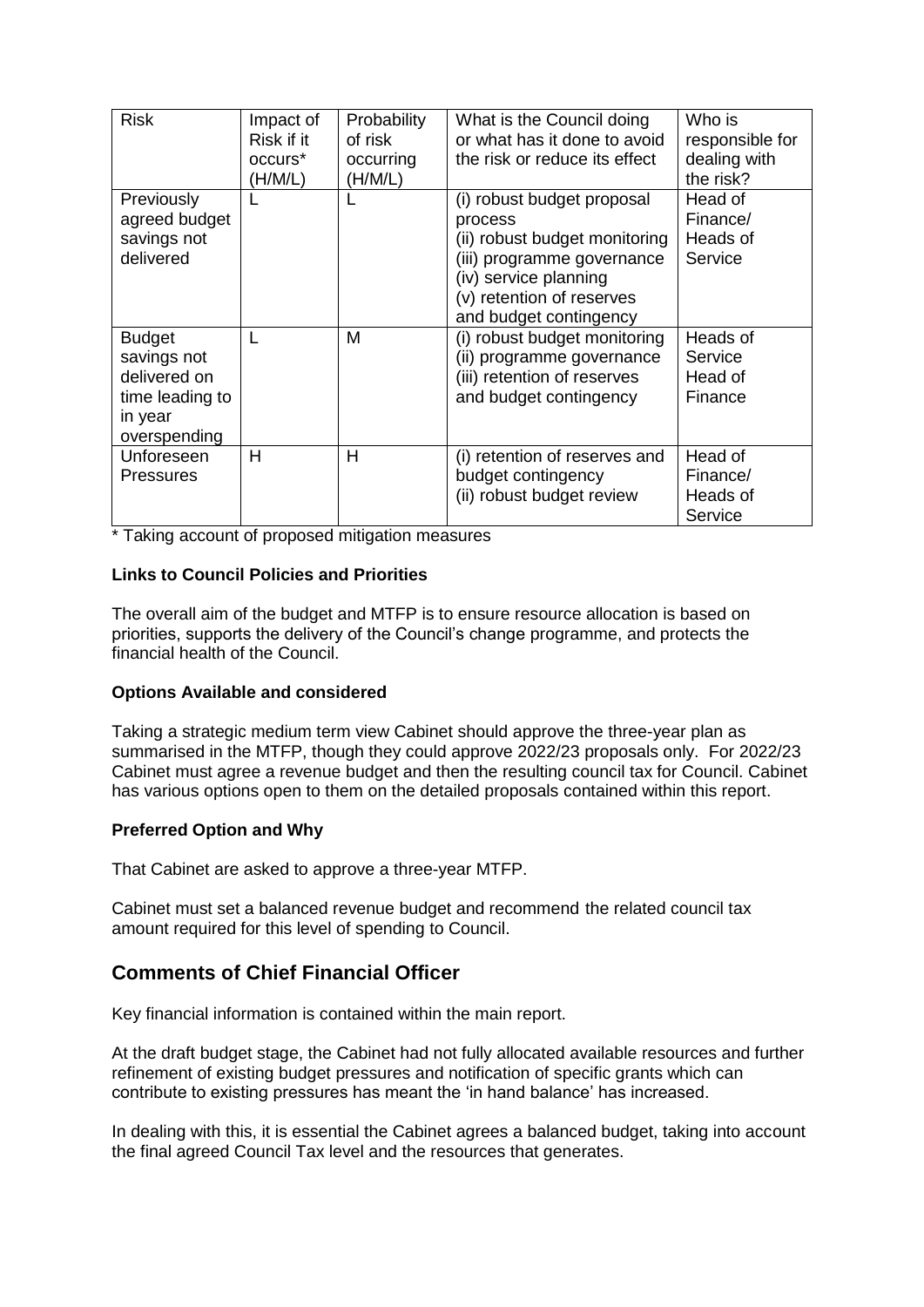A key issue is how the on-gong financial risks related to any impact of the pandemic and no WG Hardship Fund is addressed. There is an inherent risk here as we can't know the extent and impact of this with any certainty. In saying that, services continue even now to incur significant costs and suffer lower income levels and we can reasonably expect for this to continue into at least the early and mid-periods of the 2022/23 financial year and for some budget areas, some permanent impacts too. Services such as social care are also under significant pressure. A prudent and robust approach and provision is therefore recommended, and this can be reviewed on-going as the year progresses. The recommendations made in section 6 provides for just under c£5m of revenue budget contingency, inclusive of the base budget contingency budget and c£2m of currently unallocated reserves. The provision here requires Cabinet to allocate at least £500k of the current 'in hand' provision for this purpose and the HoF strongly recommends this, and the overall package outlined.

# **Comments of Monitoring Officer**

There are no specific legal issues arising from the Report at this stage. Cabinet is being asked to consider the budget consultation responses and agree the final budget and investment proposals and proposed fees and charges in order to deliver a balanced budget for 22/23.

The investment priorities and the setting of fees and charges are executive decisions for the Cabinet but the overall base budget and council tax rate for 22/23 is a matter for full Council as these are non-executive reserved matters under the Constitution. Therefore, Cabinet will need to recommend the final budget and the proposed Council tax increase to full Council for

approval in accordance with the Local Government Finance Act. As there are no additional savings proposals or reductions in services this year, then no individual fairness and equality impact assessments are required. However, the Council is still required to have regard to its public sector equality duty and also its socio-economic duty under the Equality Act when taking decisions about investments and the allocation of resources. Therefore, an overarching fairness and equality impact assessment has been undertaken, informed by the budget consultation process. The overall impact of the budget proposals is considered to be positive in terms of equalities and social disadvantage, given the additional investments in key services.

# **Comments of Head of People and Business Change**

The 2022/23 Budget and Medium Term Financial plan gives Cabinet the opportunity to consider the implications and opportunities in the deployment of resources across a range of functions and services over the next three years. This is set against a backdrop of unprecedented challenges to public services due to the Covid19 public health crisis, on top of ongoing financial pressures, however this situation has been mitigated to some extent by a relatively favourable draft funding settlement from Welsh Government and the agreements that have been in place to provide the Council with financial support to cover costs related to Covid19. This has for the first time in a decade enabled the Administration to avoid making new cost savings whilst still making significant investments in key Council services and maintaining Council Tax at one of the lowest levels in Wales.

As part of the consultation process opportunities have been made available for the public to express their views and again these are included in the report for the consideration of Cabinet. Views have been gathered via email, on-line consultation pages, through bus Wi-Fi surveys and in sessions with Newport Fairness Commission, Trade Unions, and school representatives.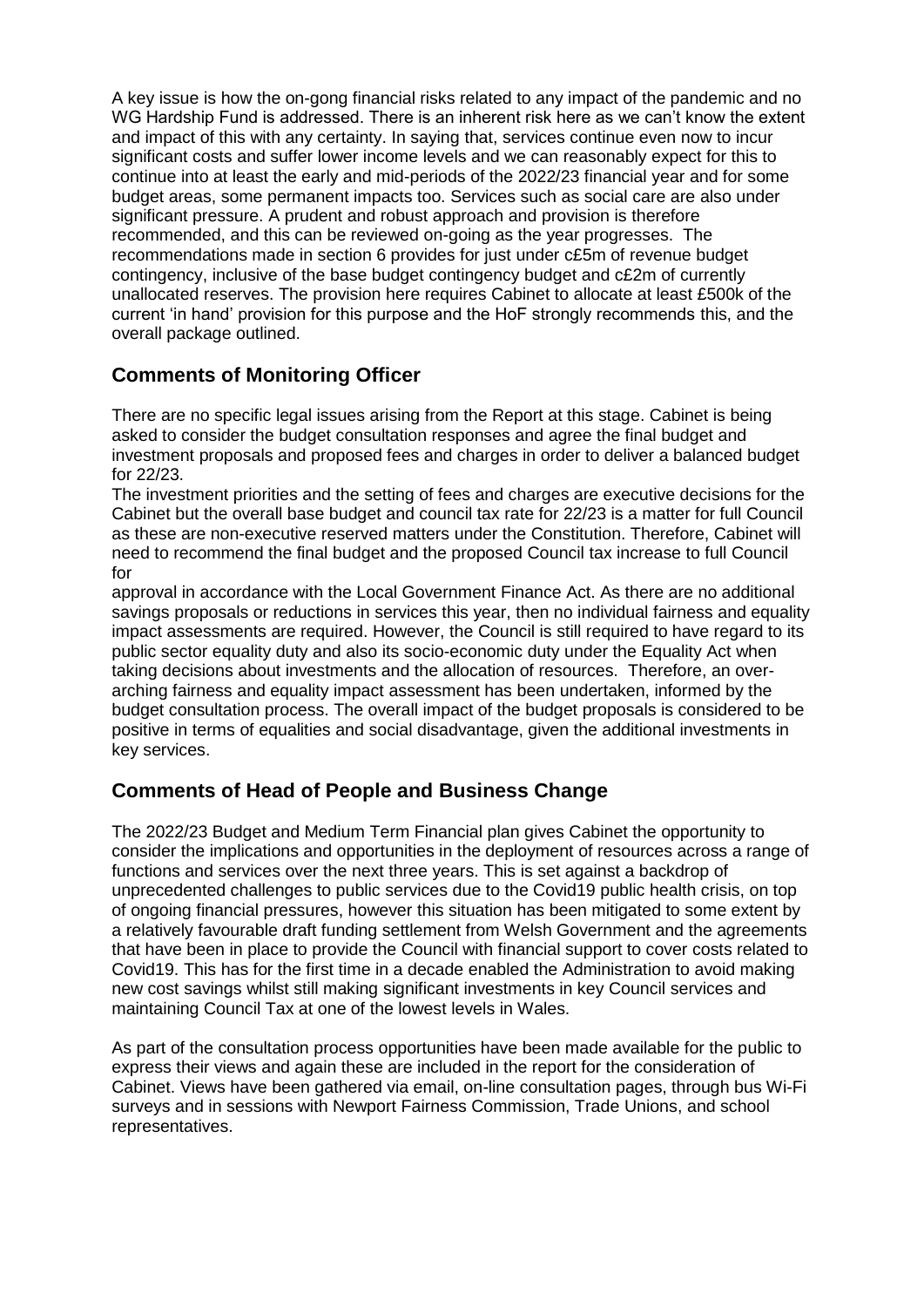The Local Authority is required to ensure it considers the impact of decisions made today on future generations and protected equalities groups. This has been done through the use of an overarching Fairness and Equality Impact Assessment, which is appended to this report.

There are no staffing implications as a direct result of this report, however it should be noted that if savings proposals are required from staffing budgets in any service, these will be subject to consultation with any affected staff and their trade union representatives.

# **Scrutiny Committees**

Comments from Scrutiny Committees are included in appendix 2 of the report.

#### **Fairness and Equality Impact Assessment:**

- **Wellbeing of Future Generation (Wales) Act**
- **Equality Act 2010**
- **Socio-economic Duty**
- **Welsh Language (Wales) Measure 2011**

The Fairness and Equalities Impact Assessment (FEIA) is included in appendix 9 of the report.

The Wellbeing of Future Generations Act 2015, which came into force in April 2016 provides a framework for embedding sustainable development principles within the activities of Council and has implications for the long-term planning of finances and service provision. The business cases used to develop savings proposals include specific linkage with Future Generation Act requirements of the "five ways of working".

Long term - The medium-term approach that is in place for financial planning within the Council is intended to bridge the gap between longer-term strategic aspirations and sustainable development concerns with the more immediate pressures of setting a balanced budget each year.

Prevention – Taken as a whole the proposed investments are geared towards sustaining preventative type services and focussing on some of the most vulnerable groups which should have the greatest impact over the longer term and will help to prevent negative outcomes getting worse.

Integration – The budget and medium term financial plan has the overall aim of balancing resource allocation across services to support the range of strategic priorities and the delivery of the Council's change programme whilst ensuring financial sustainability.

Involvement – The budget is informed by insight gained from public engagement work, including previous budget consultations. Pre-budget public engagement on the relative prioritisation of Council services has informed the proposed budget investments. Newport Fairness Commission along with other stakeholders will be engaged as part of the consultation.

Collaboration – Whilst the budget and medium term financial plan is a Council owned document it recognises that services are increasingly delivered in a collaborative public sector landscape with a greater emphasis on regional working e.g., through Corporate Joint Committees, Gwent-wide and South East Wales based partnerships.

The Well-being of Future Generations Act has involvement as one of the five ways of working under the sustainable development principle. Involvement in the development of this budget has included a four-week period of public consultation and consultation with Trade